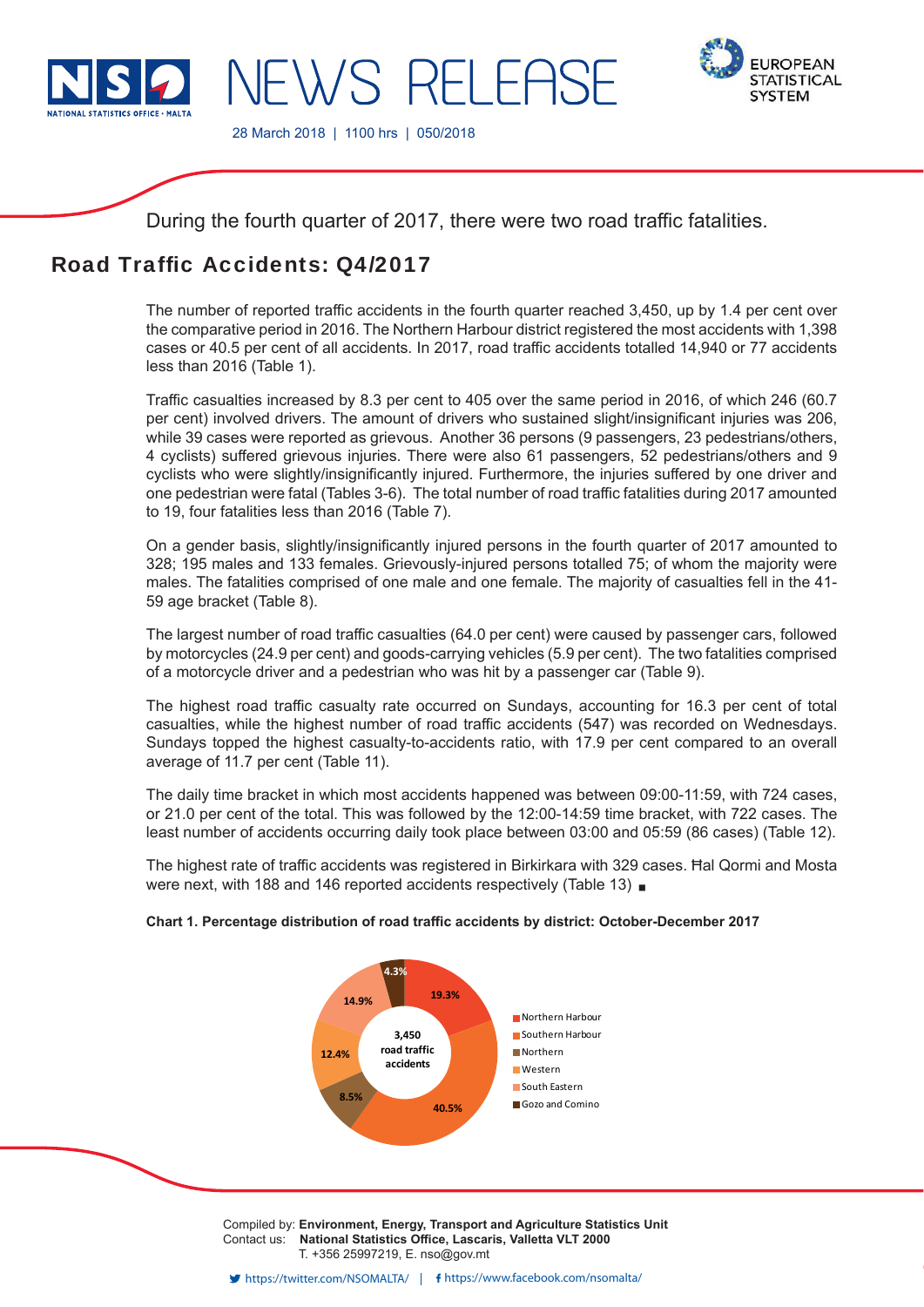|  |  | Table 1. Total road traffic accidents |
|--|--|---------------------------------------|
|  |  |                                       |

|                        |        | January-December |       |       | October-December |                      |
|------------------------|--------|------------------|-------|-------|------------------|----------------------|
| <b>Region/District</b> | 2016   | 2017             | 2016  | 2017  | Change           | Percentage<br>change |
| <b>MALTA</b>           | 15,017 | 14,940           | 3,405 | 3,450 | 45               | 1.3                  |
| <b>Malta</b>           | 14,244 | 14,098           | 3,245 | 3,300 | 55               | 1.7                  |
| Southern Harbour       | 3,019  | 2,877            | 708   | 667   | $-41$            | $-5.8$               |
| Northern Harbour       | 5,717  | 5,629            | 1.313 | 1,398 | 85               | 6.5                  |
| South Eastern          | 1,323  | 1,417            | 268   | 294   | 26               | 9.7                  |
| Western                | 1,759  | 1,823            | 425   | 428   | 3                | 0.7                  |
| <b>Northern</b>        | 2,426  | 2,352            | 531   | 513   | $-18$            | $-3.4$               |
| <b>Gozo and Comino</b> | 773    | 842              | 160   | 150   | $-10$            | $-6.3$               |

# Table 2. Minor road traffic accidents

|                        |        | January-December |       |       | October-December |                      |
|------------------------|--------|------------------|-------|-------|------------------|----------------------|
| <b>Region/District</b> | 2016   | 2017             | 2016  | 2017  | Change           | Percentage<br>change |
| <b>MALTA</b>           | 13,580 | 13,449           | 3,088 | 3,110 | 22               | 0.7                  |
| <b>Malta</b>           | 12,889 | 12,703           | 2,943 | 2,971 | 28               | 1.0                  |
| Southern Harbour       | 2,722  | 2,534            | 648   | 578   | $-70$            | $-10.8$              |
| Northern Harbour       | 5,274  | 5,187            | 1,203 | 1,285 | 82               | 6.8                  |
| South Eastern          | 1,144  | 1,241            | 229   | 254   | 25               | 10.9                 |
| Western                | 1.599  | 1.650            | 389   | 393   | 4                | 1.0                  |
| <b>Northern</b>        | 2,150  | 2,091            | 474   | 461   | $-13$            | $-2.7$               |
| Gozo and Comino        | 691    | 746              | 145   | 139   | $-6$             | $-4.1$               |

# Table 3. Casualties in road traffic accidents

|                        |       | January-December |      |      | <b>October-December</b> |                      |
|------------------------|-------|------------------|------|------|-------------------------|----------------------|
| <b>Region/District</b> | 2016  | 2017             | 2016 | 2017 | Change                  | Percentage<br>change |
| <b>MALTA</b>           | 1,852 | 1,862            | 374  | 405  | 31                      | 8.3                  |
| <b>Malta</b>           | 1,742 | 1,741            | 353  | 392  | 39                      | 11.0                 |
| Southern Harbour       | 384   | 439              | 72   | 107  | 35                      | 48.6                 |
| Northern Harbour       | 568   | 520              | 127  | 130  | 3                       | 2.4                  |
| South Eastern          | 235   | 224              | 48   | 51   | 3                       | 6.3                  |
| Western                | 204   | 231              | 41   | 39   | $-2$                    | $-4.9$               |
| <b>Northern</b>        | 351   | 327              | 65   | 65   | $\mathbf 0$             | 0.0                  |
| <b>Gozo and Comino</b> | 110   | 121              | 21   | 13   | -8                      | $-38.1$              |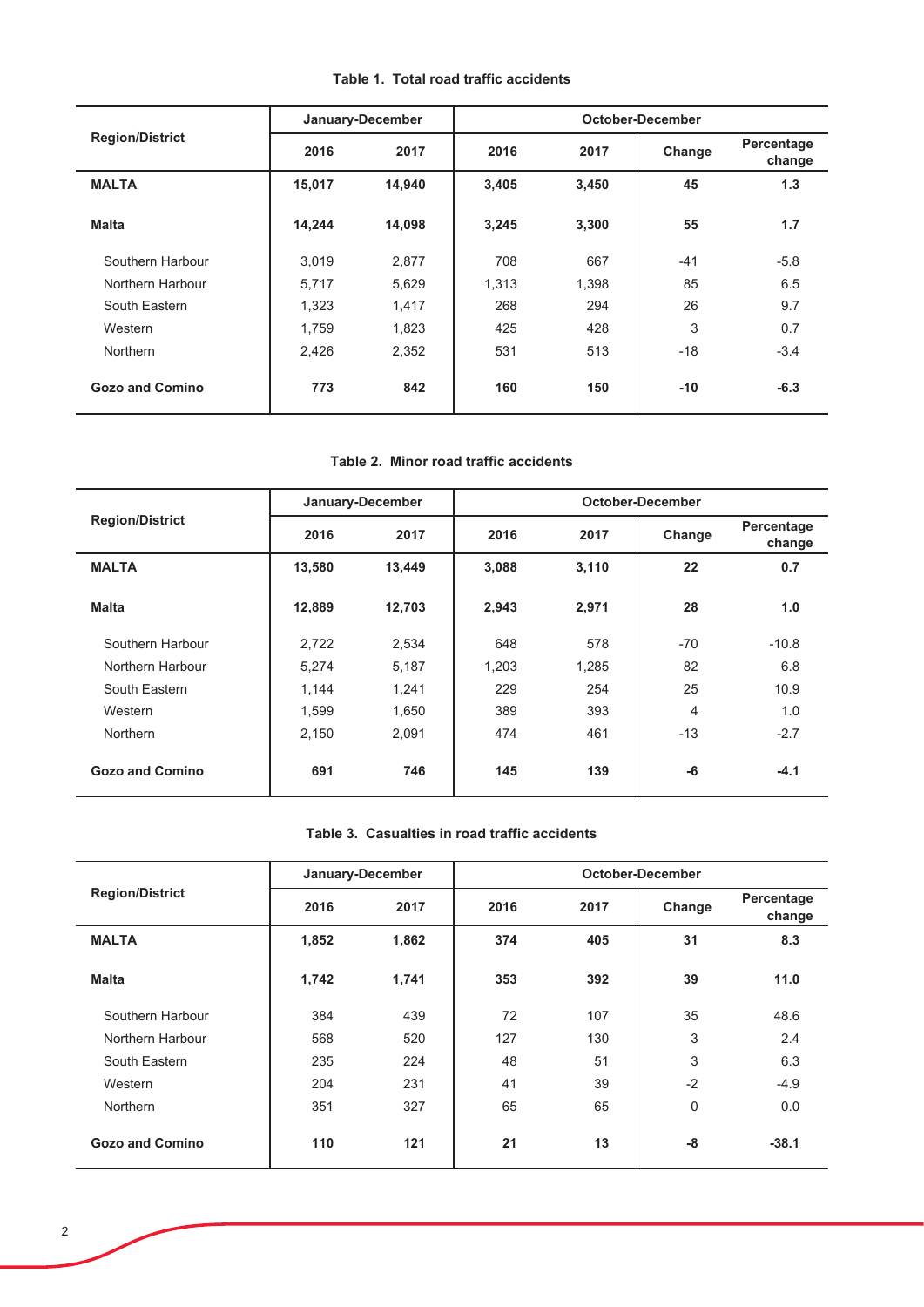| <b>Region/District</b> |        | 2016     |        |               |       |       | 2017     |        |               |              |  |
|------------------------|--------|----------|--------|---------------|-------|-------|----------|--------|---------------|--------------|--|
|                        | Fatal  | Grievous | Slight | Insignificant | Total | Fatal | Grievous | Slight | Insignificant | <b>Total</b> |  |
| <b>MALTA</b>           |        | 26       | 192    | 14            | 235   |       | 39       | 198    | 8             | 246          |  |
| <b>Malta</b>           |        | 25       | 183    | 12            | 223   |       | 38       | 193    |               | 239          |  |
| Southern Harbour       |        | 6        | 43     |               | 49    |       | 8        | 57     | -             | 65           |  |
| Northern Harbour       | $\sim$ | 9        | 60     |               | 73    |       | 17       | 53     |               | 75           |  |
| South Eastern          |        |          | 27     |               | 33    |       | 4        | 24     | -3            | 31           |  |
| Western                |        |          | 18     |               | 25    |       |          | 26     | -             | 28           |  |
| Northern               |        |          | 35     |               | 43    |       |          | 33     |               | 40           |  |
| <b>Gozo and Comino</b> |        |          | 9      |               | 12    |       |          | 5      |               |              |  |

Table 4. Injuries sustained by drivers in road traffic accidents by district: October-December

#### Table 5. Injuries sustained by passengers in road traffic accidents by district: October-December

| <b>Region/District</b> |                          | 2016     |        |               |              |       | 2017     |        |               |       |  |
|------------------------|--------------------------|----------|--------|---------------|--------------|-------|----------|--------|---------------|-------|--|
|                        | Fatal                    | Grievous | Slight | Insignificant | <b>Total</b> | Fatal | Grievous | Slight | Insignificant | Total |  |
| <b>MALTA</b>           | $\overline{\phantom{0}}$ | 14       | 63     |               | 79           |       |          | 60     |               | 70    |  |
| Malta                  | -                        | 13       | 58     |               | 73           |       | 8        | 58     |               | 67    |  |
| Southern Harbour       |                          |          | 12     |               | 13           |       |          | 17     |               | 20    |  |
| Northern Harbour       |                          | 8        | 20     |               | 28           |       | 4        | 18     | -             | 22    |  |
| South Eastern          |                          |          |        |               |              |       |          | 12     |               | 13    |  |
| Western                |                          |          |        |               | 10           |       |          |        |               |       |  |
| Northern               |                          |          | 10     |               | 14           |       | $\sim$   |        | -             |       |  |
| <b>Gozo and Comino</b> | -                        |          |        |               | 6            |       |          | າ      | -             |       |  |

Table 6. Injuries sustained by pedestrians/cyclists/others in road traffic accidents by district: October-December

|                        |       | 2016     |        |               |       |       | 2017     |        |                          |       |  |
|------------------------|-------|----------|--------|---------------|-------|-------|----------|--------|--------------------------|-------|--|
| <b>Region/District</b> | Fatal | Grievous | Slight | Insignificant | Total | Fatal | Grievous | Slight | Insignificant            | Total |  |
| <b>MALTA</b>           |       | 17       | 37     |               | 60    |       | 27       | 59     |                          | 89    |  |
| Malta                  |       | 16       | 35     | 4             | 57    |       | 25       | 58     |                          | 86    |  |
| Southern Harbour       |       |          | 8      |               | 10    |       | 8        | 14     |                          | 22    |  |
| Northern Harbour       |       | 10       | 13     |               | 26    |       |          | 23     |                          | 33    |  |
| South Eastern          |       |          | 6      |               |       |       |          |        |                          |       |  |
| Western                |       |          |        |               |       |       |          |        | -                        |       |  |
| Northern               |       |          |        |               |       |       |          | 12     |                          | 16    |  |
| <b>Gozo and Comino</b> | -     |          |        |               |       |       |          |        | $\overline{\phantom{0}}$ |       |  |
| of which cyclists      | -     |          |        |               | 10    |       |          |        | $\overline{\phantom{0}}$ | 13    |  |

Note: others refer to horsecabs, electric scooters, etc.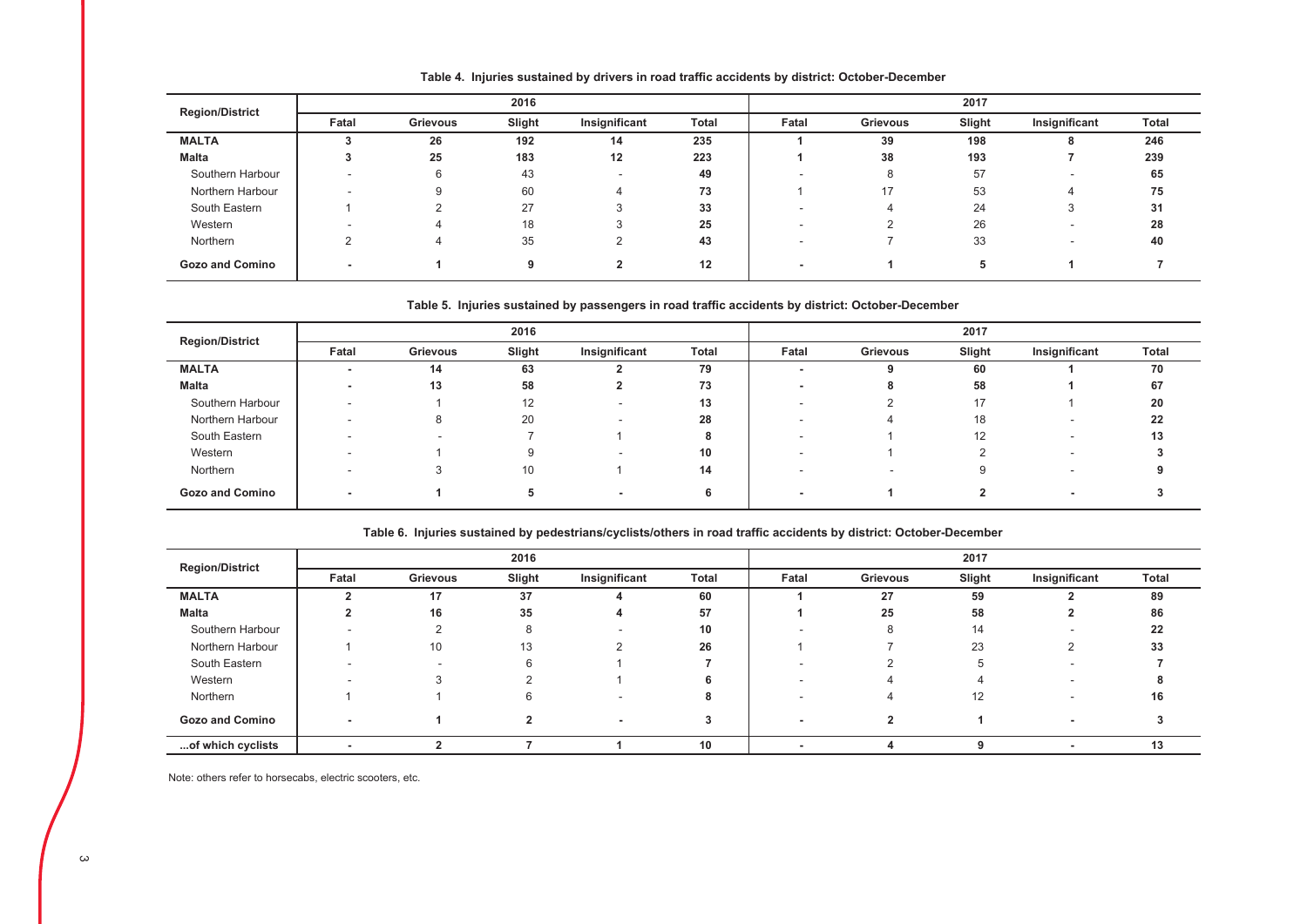| <b>Month</b> |                  | 2016               |                  | 2017              |
|--------------|------------------|--------------------|------------------|-------------------|
|              | <b>Accidents</b> | <b>Fatalities*</b> | <b>Accidents</b> | <b>Fatalities</b> |
| January      | 1,167            | $\overline{2}$     | 1,160            | 1                 |
| February     | 1,221            | 1                  | 1,055            | 1                 |
| March        | 1,328            | 1                  | 1,304            | $\overline{4}$    |
| April        | 1,325            | $\overline{2}$     | 1,284            | ٠                 |
| May          | 1,372            | 3                  | 1,405            | 2                 |
| June         | 1,379            | 1                  | 1,391            | 1                 |
| July         | 1,377            | 3                  | 1,381            | 1                 |
| August       | 1,309            | $\overline{2}$     | 1,347            | 7                 |
| September    | 1,134            | 3                  | 1,163            |                   |
| October      | 1,150            | $\overline{2}$     | 1,195            | 1                 |
| November     | 1,097            | 2                  | 1,115            | 1                 |
| December     | 1,158            | 1                  | 1,140            |                   |
| <b>Total</b> | 15,017           | 23                 | 14,940           | 19                |

# Table 7. Road traffic accidents and fatalities by month: January-December

\* One male pedestrian who was hit by a vehicle in April but succumbed to the injury in September, is not included as per<br>"road fatal injury" definition.



#### Chart 2. Road traffic accidents by month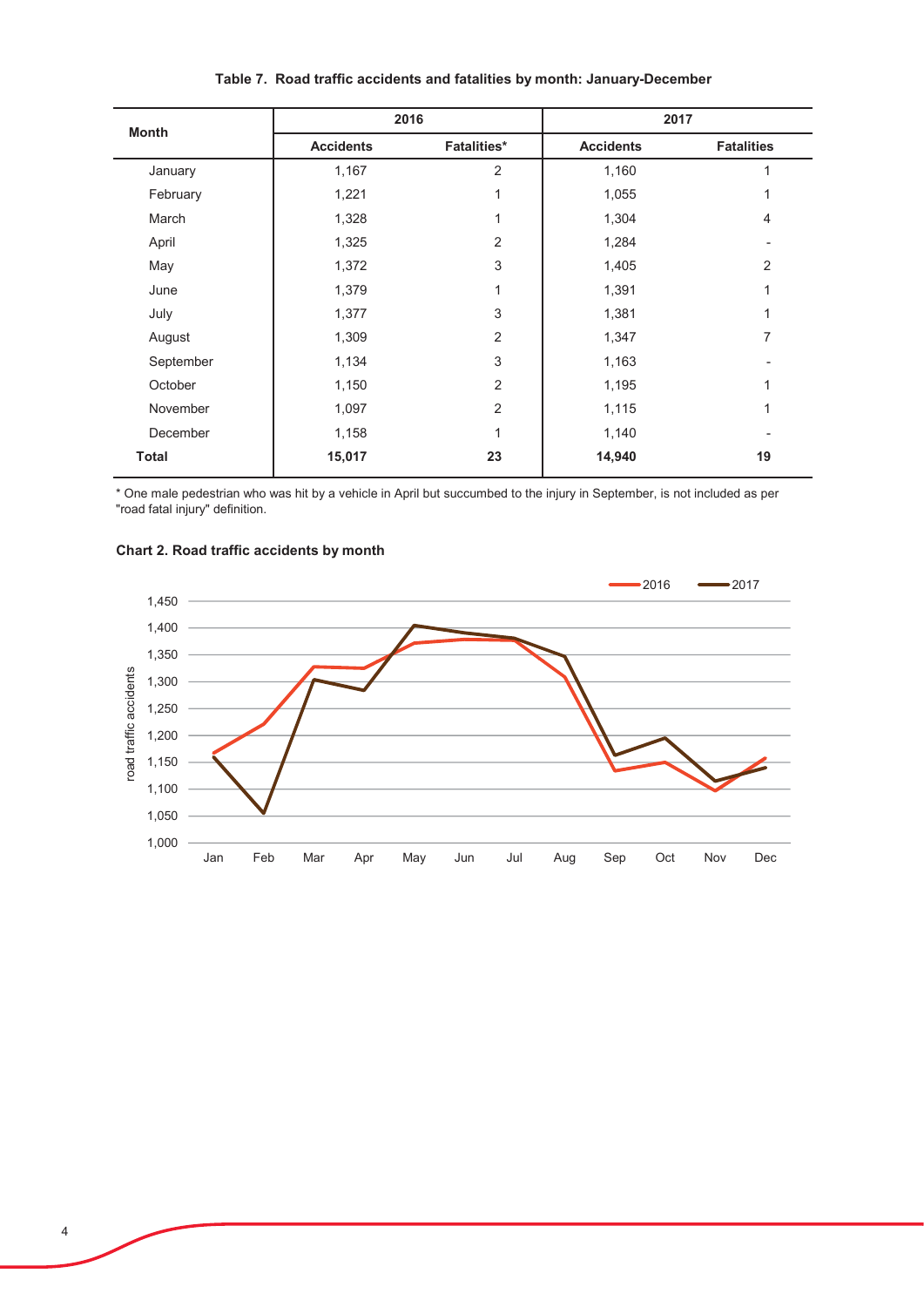| Age group      | 2016      |                |                | 2017           |                          |                         |
|----------------|-----------|----------------|----------------|----------------|--------------------------|-------------------------|
|                | Total     | Fatal          | Grievous       | Slight         | Insignificant            | <b>Total</b>            |
|                |           |                |                | <b>Males</b>   |                          |                         |
| $0 - 10$       | 19        | $\blacksquare$ | $\mathbf{1}$   | $\,6\,$        | $\overline{\phantom{a}}$ | $\overline{7}$          |
| $11 - 17$      | 8         |                | 1              | $\mathbf{1}$   |                          | $\overline{\mathbf{2}}$ |
| 18-25          | 38        |                | 9              | 38             |                          | 47                      |
| 26-40          | 79        |                | 16             | 50             | 1                        | 67                      |
| 41-59          | 63        | ٠              | 18             | 64             | 4                        | 86                      |
| 60-65          | 13        | 1              | $\sqrt{2}$     | 11             | 1                        | 15                      |
| $66+$          | 22        |                | $\overline{4}$ | 16             | 3                        | 23                      |
| <b>Total</b>   | 242       | 1              | 51             | 186            | 9                        | 247                     |
| <b>Females</b> |           |                |                |                |                          |                         |
| $0 - 10$       | 4         | ÷,             | $\frac{1}{2}$  | 3              | $\overline{a}$           | $\mathbf{3}$            |
| $11 - 17$      | 6         |                | $\overline{c}$ | $\overline{7}$ | $\mathbf{1}$             | 10                      |
| 18-25          | 35        |                | $\overline{2}$ | 23             |                          | 25                      |
| 26-40          | 31        | 1              | 5              | 40             |                          | 46                      |
| 41-59          | 33        |                | 5              | 37             | $\mathbf{1}$             | 43                      |
| 60-65          | ${\bf 5}$ |                | 2              | $\overline{7}$ |                          | $9\,$                   |
| 66+            | 18        |                | 8              | 14             |                          | 22                      |
| <b>Total</b>   | 132       | 1              | 24             | 131            | $\overline{\mathbf{2}}$  | 158                     |
|                |           |                |                | <b>Total</b>   |                          |                         |
| $0 - 10$       | 23        | $\blacksquare$ | 1              | 9              | $\overline{a}$           | $10\,$                  |
| $11 - 17$      | 14        |                | 3              | 8              | 1                        | 12                      |
| 18-25          | 73        |                | 11             | 61             |                          | 72                      |
| 26-40          | 110       | 1              | 21             | 90             | 1                        | 113                     |
| 41-59          | 96        | $\blacksquare$ | 23             | 101            | 5                        | 129                     |
| 60-65          | 18        | 1              | 4              | 18             | 1                        | 24                      |
| 66+            | 40        |                | 12             | 30             | 3                        | 45                      |
| <b>Total</b>   | 374       | 2              | 75             | 317            | 11                       | 405                     |

Table 8. Road traffic casualties by type of injury, age group and sex: October-December

Chart 3. Road traffic casualties by gender and age group: October - December 2017

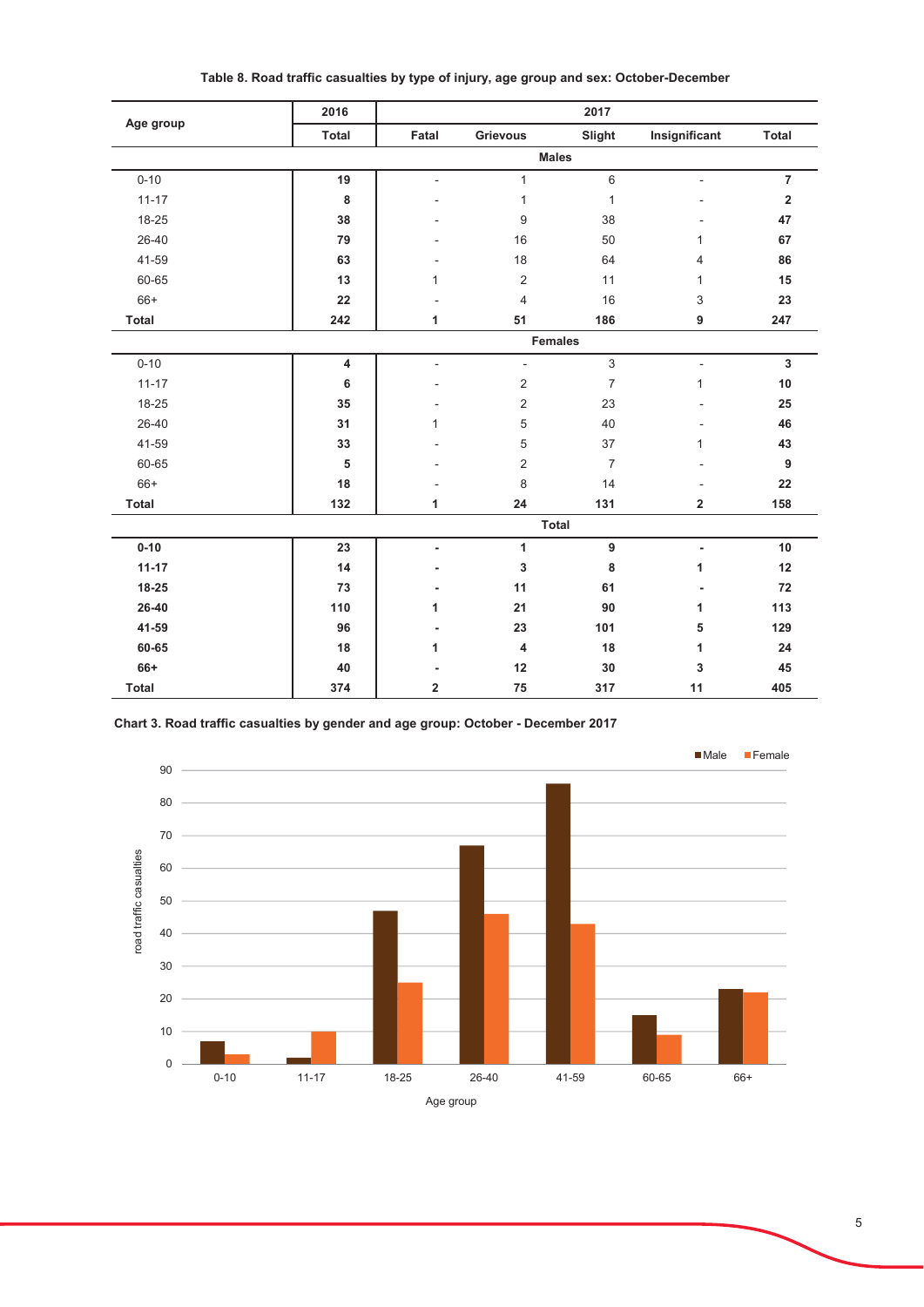| Person type   | Vehicle type           |                |                          | 2017                     |                          |                |
|---------------|------------------------|----------------|--------------------------|--------------------------|--------------------------|----------------|
|               |                        | Fatal          | <b>Grievous</b>          | Slight                   | Insignificant            | <b>Total</b>   |
|               | Route bus              | ÷,             | $\overline{\phantom{a}}$ | $\mathbf{1}$             | $\mathbf{1}$             | $\overline{2}$ |
|               | Motorcycle             | 1              | 24                       | 64                       | 3                        | 92             |
| <b>Driver</b> | Quad & ATV             |                | $\overline{\phantom{a}}$ | 2                        | $\overline{a}$           | $\overline{2}$ |
|               | Passenger car          |                | 13                       | 118                      | 3                        | 134            |
|               | Goods-carrying vehicle |                | $\overline{2}$           | 12                       |                          | 14             |
|               | Road tractor           |                |                          | $\mathbf{1}$             | $\mathbf{1}$             | $\overline{2}$ |
|               | Minibus                |                | $\overline{a}$           | $\overline{2}$           | $\overline{\phantom{0}}$ | $\overline{2}$ |
|               | Route bus              |                |                          | 1                        |                          | 1              |
| Passenger     | Motorcycle             |                | 1                        | 3                        |                          | 4              |
|               | Quad & ATV             |                | 1                        |                          |                          | 1              |
|               | Passenger car          |                | $\overline{7}$           | 51                       | 1                        | 59             |
|               | Goods-carrying vehicle |                | $\overline{\phantom{a}}$ | $\mathbf{3}$             |                          | $\mathbf{3}$   |
|               | Route bus              | $\overline{a}$ | $\sim$                   | 2                        | $\overline{\phantom{0}}$ | $\overline{2}$ |
|               | Motorcycle             |                | $\mathbf{1}$             | 3                        |                          | 4              |
| Pedestrian    | Passenger car          | 1              | 18                       | 34                       | $\overline{2}$           | 55             |
|               | Goods-carrying vehicle |                | 3                        | 3                        |                          | 6              |
|               | Unknown vehicle        |                | $\mathbf{1}$             | 6                        |                          | $\overline{7}$ |
|               | Minibus                |                | $\mathbf{1}$             | $\overline{\phantom{a}}$ | $\overline{a}$           | $\mathbf{1}$   |
| Cyclist       | Motorcycle             |                | 1                        |                          |                          | 1              |
|               | Passenger car          |                | $\mathbf{1}$             | 9                        |                          | 10             |
|               | Goods-carrying vehicle |                | $\mathbf{1}$             |                          |                          | $\mathbf{1}$   |
| Other         | Passenger car          |                |                          | $\mathbf{1}$             |                          | $\mathbf{1}$   |
|               | Unknown vehicle        | $\overline{a}$ |                          | $\mathbf{1}$             | $\overline{\phantom{a}}$ | $\mathbf{1}$   |
| <b>Total</b>  |                        | $\overline{2}$ | 75                       | 317                      | 11                       | 405            |

# Table 9. Road traffic casualties by person, vehicle type and injury: October-December

# Table 10. Road traffic casualties by type of accident and injured person: October-December

| <b>Accident type</b>    | 2016         |                |           | 2017                     |                          |              |
|-------------------------|--------------|----------------|-----------|--------------------------|--------------------------|--------------|
|                         | <b>Total</b> | <b>Driver</b>  | Passenger | Pedestrian               | <b>Cyclist/Other</b>     | <b>Total</b> |
| Vehicle with vehicle    | 263          | 217            | 61        |                          | $\overline{\phantom{0}}$ | 279          |
| Vehicle with pedestrian | 47           | 4              |           | 69                       | $\overline{\phantom{0}}$ | 73           |
| Vehicle with bicycle    | 10           |                |           | $\overline{\phantom{a}}$ | 13                       | 14           |
| Vehicle with property   | 47           | 24             | 8         | $\overline{\phantom{0}}$ | $\overline{\phantom{0}}$ | 32           |
| Vehicle hit and run     | 7            | $\overline{a}$ |           | 4                        | 4                        | 5            |
| Vehicle with animal     | -            | $\overline{a}$ |           |                          | и                        | $\mathbf{2}$ |
| <b>Total</b>            | 374          | 246            | 70        | 74                       | 15                       | 405          |
|                         |              |                |           |                          |                          |              |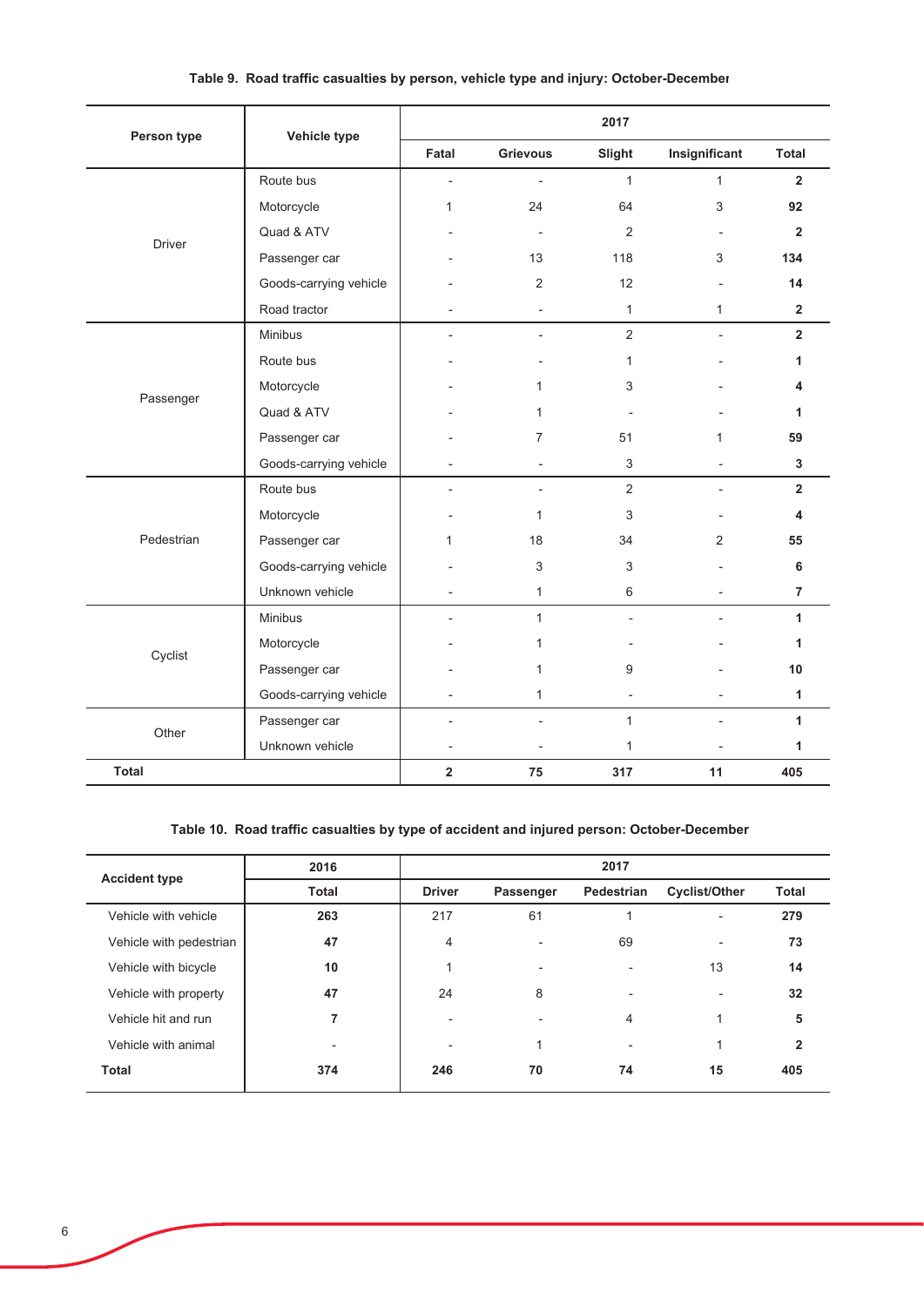|                                    | <b>Monday</b> | Tuesday | Wednesday | Thursday | Fridav | <b>Saturdav</b> | Sundav | Total |
|------------------------------------|---------------|---------|-----------|----------|--------|-----------------|--------|-------|
| Road traffic casualties            | 59            | 63      | 50        | 58       | 49     | 60              | 66     | 405   |
| <b>Road traffic accidents</b>      | 530           | 540     | 547       | 503      | 523    | 438             | 369    | 3,450 |
| Casualities-to-accidents ratio (%) | 11.1          | 11.7    | 9.1       | 11.5     | 9.4    | 13.7            | 17.9   | 11.7  |

Chart 4. Road traffic casualties by day of the week: October-December 2017



Table 12. Road traffic accidents by day and time bracket: October-December 2017

| <b>Time bracket</b> | Monday | Tuesday        | Wednesday | Thursday | Friday | Saturday | Sunday | Total |
|---------------------|--------|----------------|-----------|----------|--------|----------|--------|-------|
| $00:00 - 02:59$     | 16     | 5              | 11        | 10       | 8      | 15       | 25     | 90    |
| $03:00 - 05:59$     | 11     | $\overline{7}$ | 8         | 5        | 6      | 23       | 26     | 86    |
| $06:00 - 08:59$     | 107    | 107            | 105       | 95       | 70     | 49       | 29     | 562   |
| $09:00 - 11:59$     | 100    | 110            | 111       | 88       | 121    | 118      | 76     | 724   |
| 12:00 - 14:59       | 108    | 129            | 101       | 110      | 119    | 93       | 62     | 722   |
| $15:00 - 17:59$     | 120    | 105            | 114       | 112      | 112    | 74       | 64     | 701   |
| 18:00 - 20:59       | 60     | 54             | 78        | 63       | 65     | 46       | 64     | 430   |
| 21:00 - 23:59       | 8      | 23             | 19        | 20       | 22     | 20       | 23     | 135   |
| <b>Total</b>        | 530    | 540            | 547       | 503      | 523    | 438      | 369    | 3,450 |

Chart 5. Road traffic accidents by day and time bracket: October-December 2017

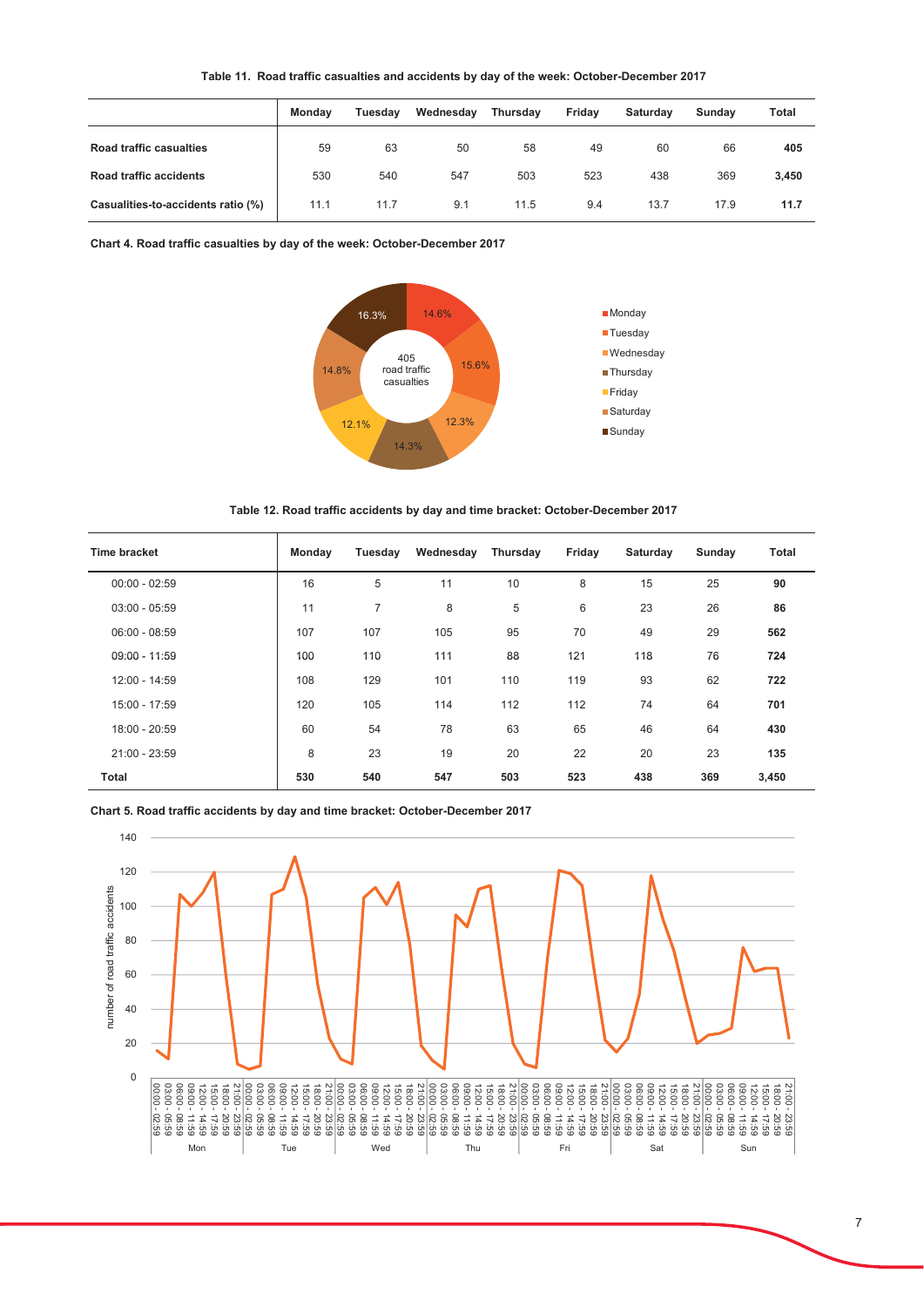|  |  |  |  | Table 13. Road traffic accidents by locality |  |  |  |
|--|--|--|--|----------------------------------------------|--|--|--|
|--|--|--|--|----------------------------------------------|--|--|--|

|                         |       | January-December | October-December |             |                          |  |
|-------------------------|-------|------------------|------------------|-------------|--------------------------|--|
| Locality                | 2016  | 2017             | 2016             | 2017        | Change                   |  |
| <b>Southern Harbour</b> | 3,019 | 2,877            | 708              | 667         | -41                      |  |
| Cospicua                | 111   | 111              | 32               | 30          | $-2$                     |  |
| Fgura                   | 261   | 243              | 59               | 58          | $-1$                     |  |
| Floriana                | 217   | 189              | 56               | 42          | $-14$                    |  |
| <b>Hal Luga</b>         | 328   | 357              | 90               | 101         | 11                       |  |
| <b>Hal Tarxien</b>      | 252   | 245              | 53               | 64          | 11                       |  |
| <b>Haż-Żabbar</b>       | 318   | 324              | 67               | 51          | $-16$                    |  |
| Kalkara                 | 32    | 49               | 3                | 11          | 8                        |  |
| Marsa                   | 666   | 563              | 156              | 124         | $-32$                    |  |
| Paola                   | 481   | 454              | 115              | 106         | $-9$                     |  |
| Santa Lucija            | 46    | 27               | 11               | 6           | $-5$                     |  |
| Senglea                 | 19    | 24               | 2                | 8           | 6                        |  |
| Valletta                | 221   | 219              | 54               | 54          | $\overline{\phantom{a}}$ |  |
| Vittoriosa              | 46    | 54               | 6                | 8           | 2                        |  |
| Xgħajra                 | 21    | 18               | 4                | 4           |                          |  |
| <b>Northern Harbour</b> | 5,717 | 5,629            | 1,313            | 1,398       | 85                       |  |
| <b>Birkirkara</b>       | 1,209 | 1,241            | 270              | 329         | 59                       |  |
| Gżira                   | 389   | 392              | 92               | 90          | $-2$                     |  |
| <b>Hal Qormi</b>        | 743   | 721              | 171              | 188         | 17                       |  |
| <b>Hamrun</b>           | 380   | 344              | 89               | 94          | 5                        |  |
| Msida                   | 622   | 569              | 159              | 143         | $-16$                    |  |
| Pembroke                | 110   | 99               | 24               | 24          | $\overline{\phantom{a}}$ |  |
| San Gwann               | 516   | 488              | 117              | 126         | 9                        |  |
| Santa Venera            | 265   | 293              | 59               | 74          | 15                       |  |
| St Julian's             | 462   | 453              | 95               | 96          | $\mathbf{1}$             |  |
| Swiegi                  | 225   | 232              | 62               | 59          | $-3$                     |  |
| Ta' Xbiex               | 93    | 112              | 19               | 21          | $\overline{2}$           |  |
| Tal-Pietà               | 184   | 166              | 51               | 47          | $-4$                     |  |
| Tas-Sliema              | 519   | 519              | 105              | 107         | $\overline{2}$           |  |
| <b>South Eastern</b>    | 1,323 | 1,417            | 268              | 294         | 26                       |  |
| Birżebbuġa              | 216   | 194              | 38               | 37          | $-1$                     |  |
| Gudja                   | 133   | 203              | 25               | 51          | 26                       |  |
| <b>Hal Ghaxaq</b>       | 82    | 86               | 16               | 19          | $\sqrt{3}$               |  |
| <b>Hal Kirkop</b>       | 59    | 68               | 19               | 18          | $-1$                     |  |
| <b>Hal Safi</b>         | 48    | 45               | 13               | 10          | $-3$                     |  |
| Marsaskala              | 189   | 204              | 44               | 44          |                          |  |
| Marsaxlokk              | 72    | 70               | 14               | 20          | 6                        |  |
| Mgabba                  | 49    | 48               | 7                | 7           |                          |  |
| Qrendi                  | 30    | 49               | $\overline{7}$   | $\,$ 3 $\,$ | -4                       |  |
| Żejtun                  | 306   | 312              | 54               | 58          | $\overline{4}$           |  |
| Żurrieg                 | 139   | 138              | 31               | 27          | -4                       |  |
| Western                 | 1,759 | 1,823            | 425              | 428         | $\mathbf 3$              |  |
| <b>Had-Dingli</b>       | 48    | 57               | 15               | 12          | $-3$                     |  |
| <b>Hal Balzan</b>       | 136   | 157              | 35               | 42          | $\overline{7}$           |  |
| <b>Hal Lija</b>         | 200   | 195              | 52               | 46          | $-6$                     |  |
| <b>H'Attard</b>         | 451   | 462              | 102              | 112         | 10                       |  |
| Haż-Żebbuġ              | 309   | 331              | 69               | 66          | $-3$                     |  |
| Iklin                   | 98    | 95               | 25               | 31          | $\,6\,$                  |  |
| Mdina                   | 38    | 28               | 13               | 4           | $-9$                     |  |
| Mtarfa                  | 85    | 24               | $\,$ 5 $\,$      | 6           | $\mathbf{1}$             |  |
| Rabat                   | 282   | 328              | 82               | 78          | -4                       |  |
| Siggiewi                | 112   | 146              | 27               | 31          | 4                        |  |
| Northern                | 2,426 | 2,352            | 531              | 513         | $-18$                    |  |
| <b>Hal Gharghur</b>     | 100   | 81               | 19               | 16          | $-3$                     |  |
| Mellieħa                | 391   | 364              | 79               | 63          | $-16$                    |  |
| Mġarr                   | 112   | 122              | 23               | 40          | 17                       |  |
| Mosta                   | 606   | 635              | 129              | 146         | 17                       |  |
| Naxxar                  | 520   | 529              | 144              | 117         | $-27$                    |  |
| St Paul's Bay           | 697   | 621              | 137              | 131         | -6                       |  |
|                         |       |                  |                  |             |                          |  |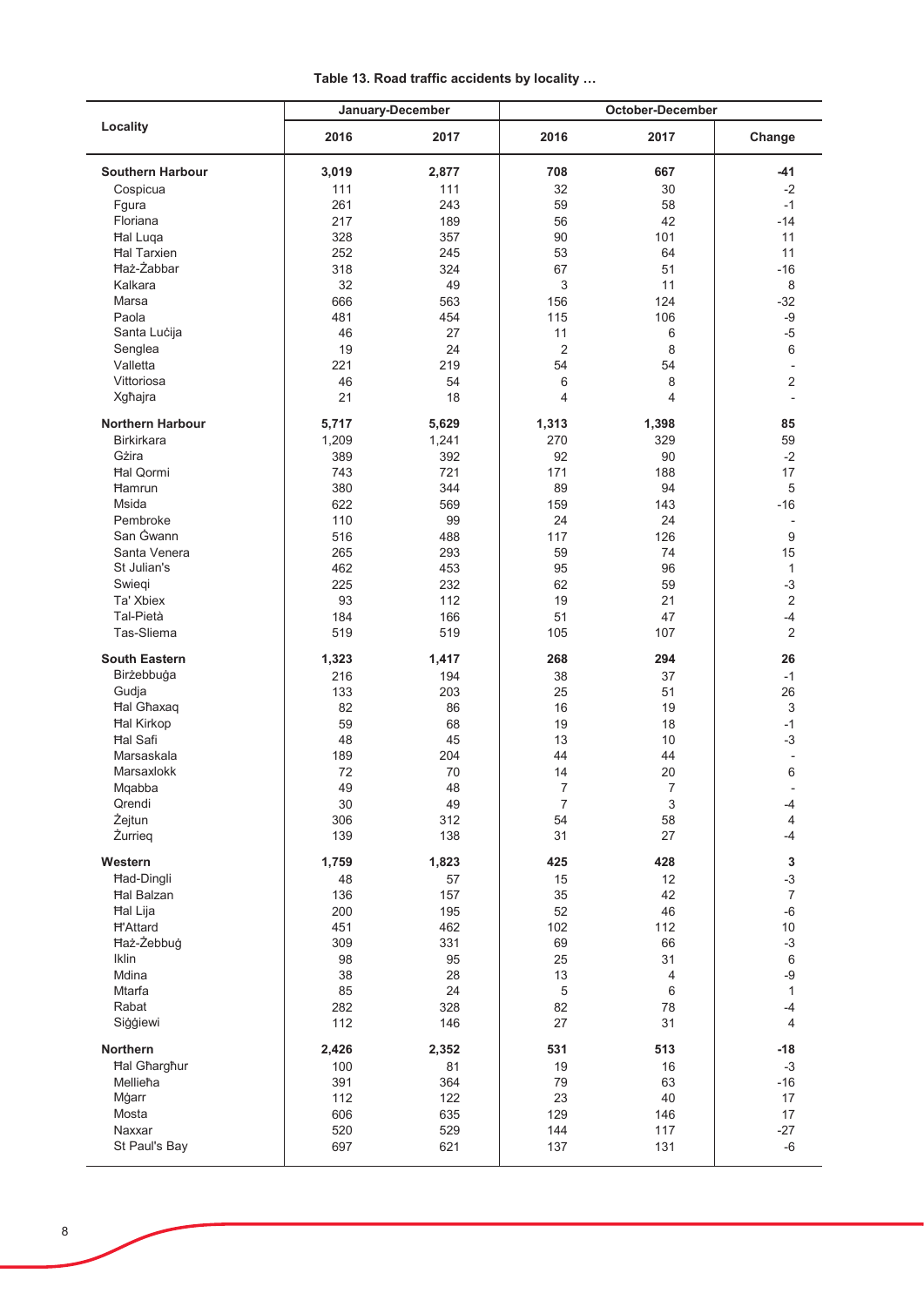|  |  |  |  |  | Table 13. Road traffic accidents by locality |  |  |
|--|--|--|--|--|----------------------------------------------|--|--|
|--|--|--|--|--|----------------------------------------------|--|--|

| Locality               |      | January-December | <b>October-December</b> |      |        |  |
|------------------------|------|------------------|-------------------------|------|--------|--|
|                        | 2016 | 2017             | 2016                    | 2017 | Change |  |
| <b>Gozo and Comino</b> | 773  | 842              | 160                     | 150  | $-10$  |  |
| Fontana                | 15   | 11               | 2                       | 2    |        |  |
| Għajnsielem            | 99   | 108              | 26                      | 28   | 2      |  |
| Gharb                  | 20   | 36               |                         | 3    | -4     |  |
| Għasri                 | 8    | 8                | 0                       |      |        |  |
| Munxar                 | 20   | 29               | 2                       | 5    | 3      |  |
| Nadur                  | 64   | 40               | 8                       | 8    |        |  |
| Qala                   | 21   | 20               | 5                       | 6    |        |  |
| San Lawrenz            | 5    | 8                |                         |      |        |  |
| Ta' Kercem             | 15   | 8                |                         | 2    |        |  |
| Ta' Sannat             | 20   | 32               | 8                       | 4    | -4     |  |
| Victoria               | 239  | 258              | 54                      | 48   | -6     |  |
| Xagħra                 | 81   | 82               | 16                      | 9    | $-7$   |  |
| Xewkija                | 114  | 150              | 24                      | 27   | 3      |  |
| Żebbuġ                 | 52   | 52               | 6                       | 6    |        |  |

# Chart 6. Top ten localities in which most road traffic accidents occured: October-December 2017